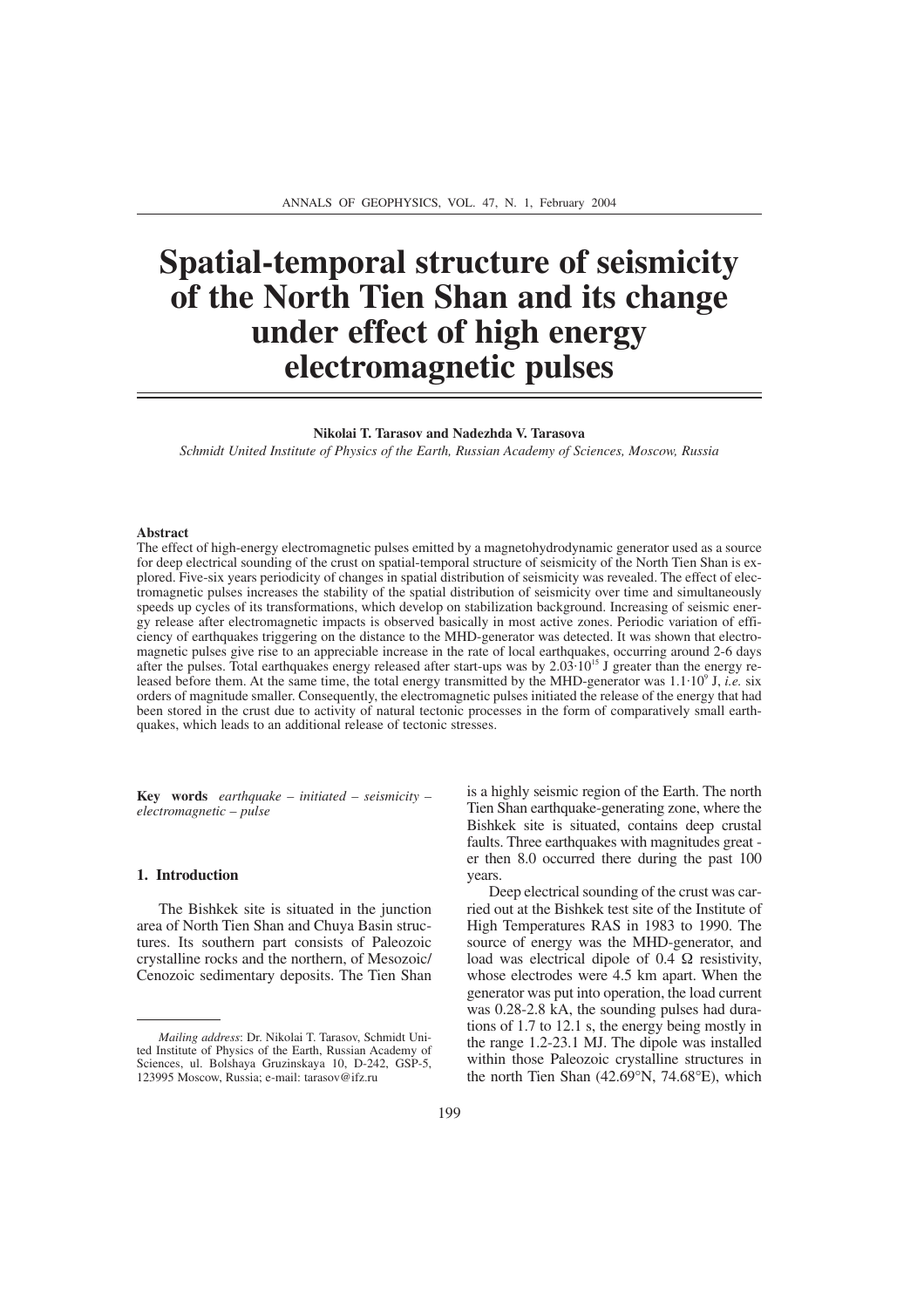were adjacent to the boundary of Mesozoic/ Cenozoic sedimentary deposits in the Chuya Basin. During the time of the MHD operation, 114 start-ups were carried out. A detailed description of the MHD equipment and the sounding procedure can be found in Volykhin *et al.* (1993).

The observation area was within coordinates 41.0° to 45.5°N and 74.0° to 81.5°E. By the criterion of geological structure, the area can roughly be divided by latitude 42.9° into a southern part (the Paleozoic features of North Tien Shan) and a northern part (Mesozoic/Cenozoic sedimentary deposits). Analysis of seismicity of the observation area was based on the earthquake catalog for the North Tien Shan and adjacent areas of N. Mikhailova containing earthquake data for the period from 1975 to 1996 (Mikhailova, 1990). The catalog contained data on 14114 earthquakes with magnitudes  $M_L$  from 0 to 6.2. The recurrence diagram based on all events is linear in the *ML* ranging from 2.2 to 6.1.

The trigged seismicity was identified upon the background of the natural variation by coherent summation of earthquakes in time windows of  $\pm$  20 days about the time of each of 114 MHD-generator start-ups (*i.e.* we superposed all 114 windows in time). For this purpose, selection of earthquakes was made for each of 114 MHD-generator runs in the interval  $(t<sub>i</sub> +$  $-20$ ,  $t_i + 20$ ), where  $t_i$  is absolute times (in days) of the *j*th MHD-generator start-up. Absolute times  $T_i$  of all selected earthquakes (more than 4000) were replaced by the times  $t_{ii} = T_i +$ − *tj* measured from the time of the corresponding start up (here *i* is number of earthquake in the selection). Obtained selection was used to find  $N_t$ , which is the number of events occurring in the area during each day within time windows, *i.e.* those with  $t - 0.5 \le t_{ij} \le t + 0.5$  for all integer *t* between − 20 and 20 days.

Values  $N_t$  with  $t > 0$  were analyzed to study the effect of electromagnetic pulses of the MHDgenerator on seismicity over time. The events occurring during 20 days before the start-up were used to estimate the natural seismicity rate immediately before MHD-generator runs. We calculated background level as averaged daily number of events and estimated the 99% confidence interval over all  $N_t$  with  $t < 0$ . For investigation of total

seismic energy changes after MHD-generator runs, we calculated the ratio of the sums of the energy of earthquakes with  $t_{ij} > 0$  and  $t_{ij} < 0$ , respectively, using the relationship for earthquake energy estimation presented in Rautian *et al.* (1981). Note, this technique allows one to increase the relation of signal/noise  $\sqrt{n}$  times, where  $n$  is the number of the superposed time windows. This brings the relation up to 10.7 when 114 start ups of the MHD-generator are used.

For study of spatial variations of total seismic energy changes after the MHD-generator runs, the observation area was divided into  $1000 \text{ km}^2$ cells of the grid. The ratio of the sums of the energy of earthquakes with  $t_{ij} > 0$  and  $t_{ij} < 0$ , respectively, was calculated for each cell. The map of distribution energy ratios was created using all cells with non-zero earthquake number. A similar technique was used for creation of the map of the flow of total seismic energy over the area, but the total catalog was processed for this purpose instead of the selection made.

For a quantitative estimation of variations of a spatial distribution of the earthquakes over time, the spatial correlation of earthquakes density for each two contiguous years  $r_k$  as a function of the time from 1975 to 1995 was calculated. To do this, the region of observations was divided into square 1000 km<sup>2</sup> cells of the grid too.  $n_{ijk}$  and  $n_{ijk+1}$  are numbers of the earthquakes occurred inside each cell for  $k$ th and for  $k + 1$ th years, respectively, were calculated for all *k* varying from 75 to 95 year. The indices *i, j* denote the numbers of a grid cell for latitude and longitude. They are related with geographical coordinates *X, Y* as

$$
i = \text{Int}\left(X - X_{0}\right)/dX, \quad j = \text{Int}\left(Y - Y_{0}\right)/dY
$$

where *dX*, *dY* are the length of sides of the cell on axes *X*, *Y* in degrees, and  $X_0 = 41^\circ N$  and  $Y_0 =$ = 74°E are latitude of southern and longitude of western boundaries of the observation area. The function of spatial-temporal correlation of seismicity  $r_k$  was evaluated for all  $k = 75, 76, ..., 95$ using the expression

$$
r_k = \sqrt{\frac{C_{k,k+1}^2}{S_k \cdot S_{k+1}}}
$$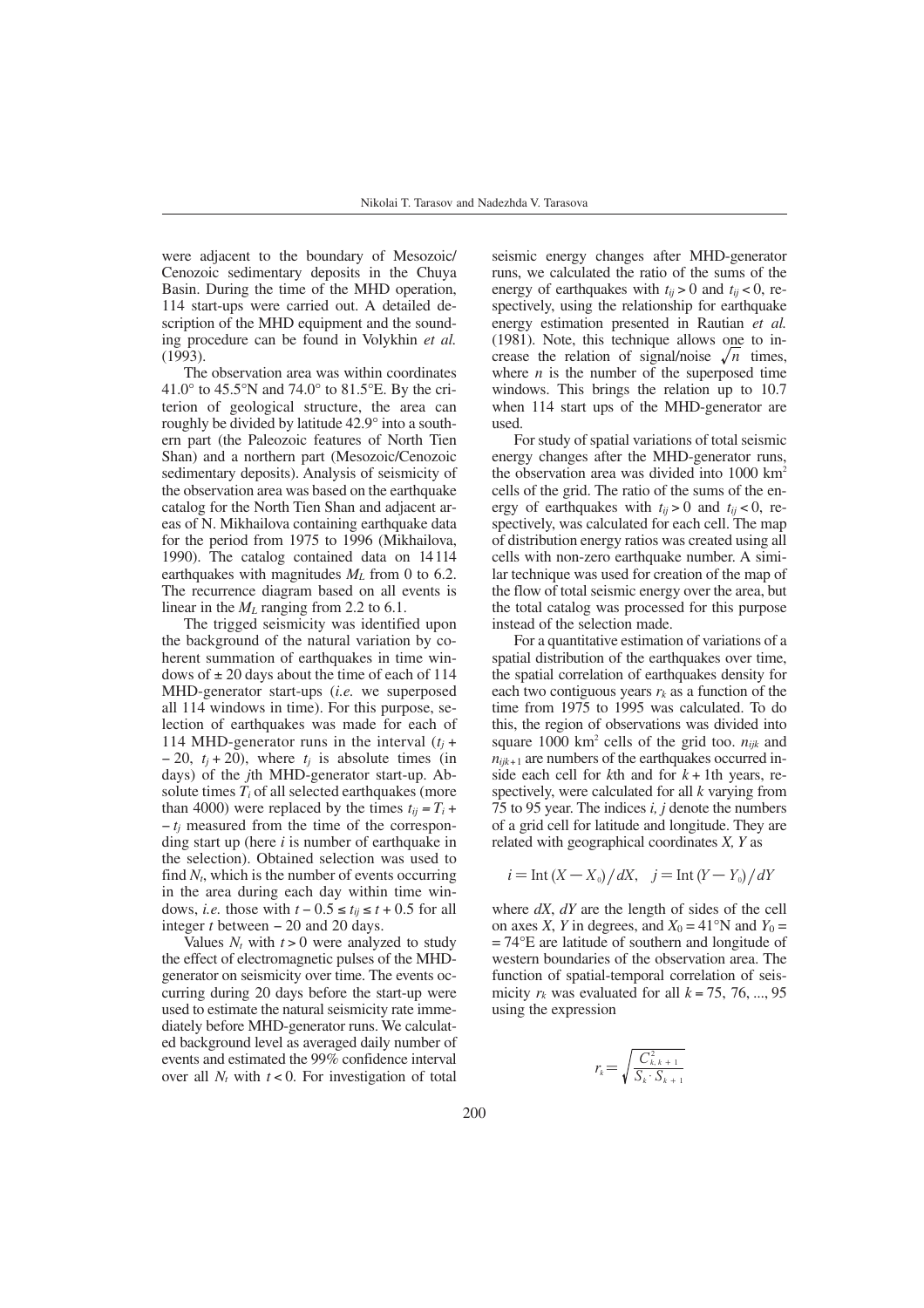where

$$
C_{k,k+1} = \sum_{i=1}^{N} \sum_{j=1}^{M} n_{ijk} \cdot n_{ik+1} - \frac{1}{N \cdot M} \cdot \\ \cdot \left( \sum_{i=1}^{N} \sum_{j=1}^{M} n_{ijk} \cdot \sum_{i=1}^{N} \sum_{j=1}^{M} n_{ik+1} \right) \\ S_k = \sum_{i=1}^{N} \sum_{j=1}^{M} \left( n_{ijk} \right)^2 - \frac{1}{N \cdot M} \left( \sum_{i=1}^{N} \sum_{j=1}^{M} n_{ijk} \right)^2 \\ S_{k+1} = \sum_{i=1}^{N} \sum_{j=1}^{M} \left( n_{ijk+1} \right)^2 - \frac{1}{N \cdot M} \left( \sum_{i=1}^{N} \sum_{j=1}^{M} n_{ijk+1} \right)^2
$$

*N* is number of cells along the axis *X,* and *M* is number of cells on the axis *Y*.

## **2. Results**

First, we examined the time variation in seismicity after the MHD-generator runs. Figure 1a presents the distribution of daily rates of earthquakes  $N_t$  for the entire area before and after MHD-generator runs. The values of  $N_t$  are seen to be appreciably higher one day after the startup than before it. The maximum rate occurred on the second day after start-up with amplitude nearly 1.7 above background level. When only earthquakes in the north part are considered, no significant changes in  $N_t$  related to MHD-generator runs can be detected (fig. 1b), whereas a well-pronounced maximum can be seen in the south (fig. 1c) occurring on the second day after electromagnetic action, nearly 2.2 above the mean background, to be followed by a gradual falloff in  $N_t$  during a few days.

The triggering effect of electromagnetic pulses of MHD-generator was most active in the upper 5 km layer. Figure 1d shows the distribution of the earthquakes occurring within the layer in the south part of the area. It is seen that during the first day after MHD-generator runs, the  $N_t$  values remain at the background level and then a strong activization of the regime occurs that goes on for about 5 days. During this period,  $N_t$  exceeds background level 2.7 times. The maximum is observed on the second day after MHD-generator start-up. Its amplitude exceeds 99% confidence level.

The above results show that high energy electromagnetic pulses emitted by MHD-generator give rise to an appreciable increase in the rate of local earthquakes, occurring about 2-6 days after the pulses. It confirmed the initiating effect of action by electromagnetic pulses on the seismicity previously revealed (Tarasov, 1997; Tarasov *et al.*, 1999) in the Garm and Bishkek areas.



**Fig. 1a-d.** Daily number of earthquakes in the area of the Northern Tien Shan and adjacent territories before  $(t < 0)$  and after  $(t > 0)$  the MHD-generator runs on the Bishkek test site plotted against time: a) for the entire area, b) its northern and (c) southern (North Tien Shan) part, d) events occurring in the upper 5 km layer of the southern part of the region. The vertical axis shows the daily rate of earthquakes; horizontal axis shows the time measured from the MHD start-ups (in days). The dashed lines indicate a mean background level (lower lines) and 99% confidence interval (upper lines).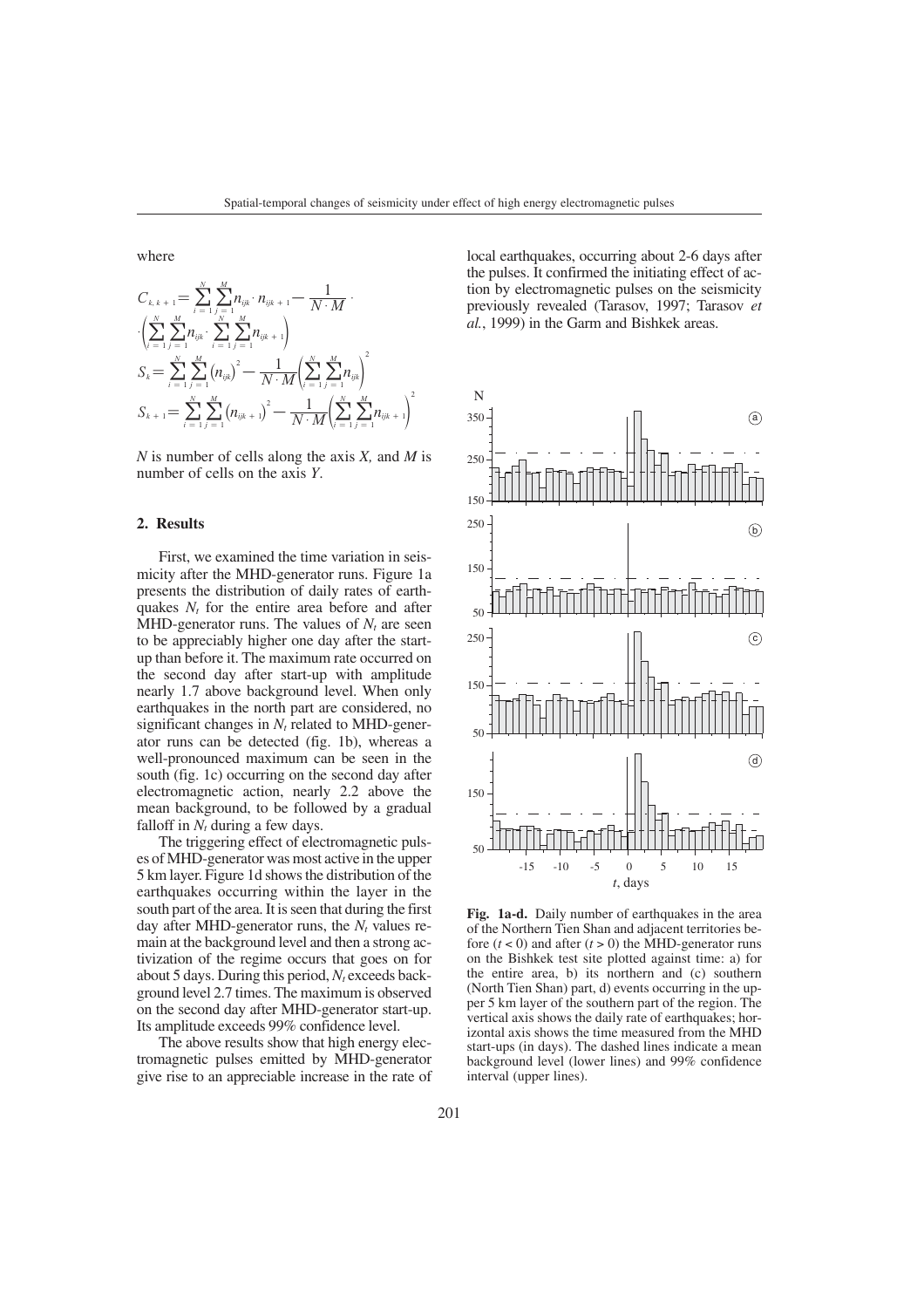Nikolai T. Tarasov and Nadezhda V. Tarasova



**Fig. 2.** Map of the flow of total seismic energy of earthquakes in Northern Tien Shan and adjacent territories obtained using all earthquakes of the catalog for 1000 km<sup>2</sup> cells of grid. The values of energy are reduced to the flow for 1 year.



**Fig. 3.** Map of total seismic energy ratio of earthquakes in Northern Tien Shan area and adjacent territories for 20 days after and 20 days before MHD-generator runs.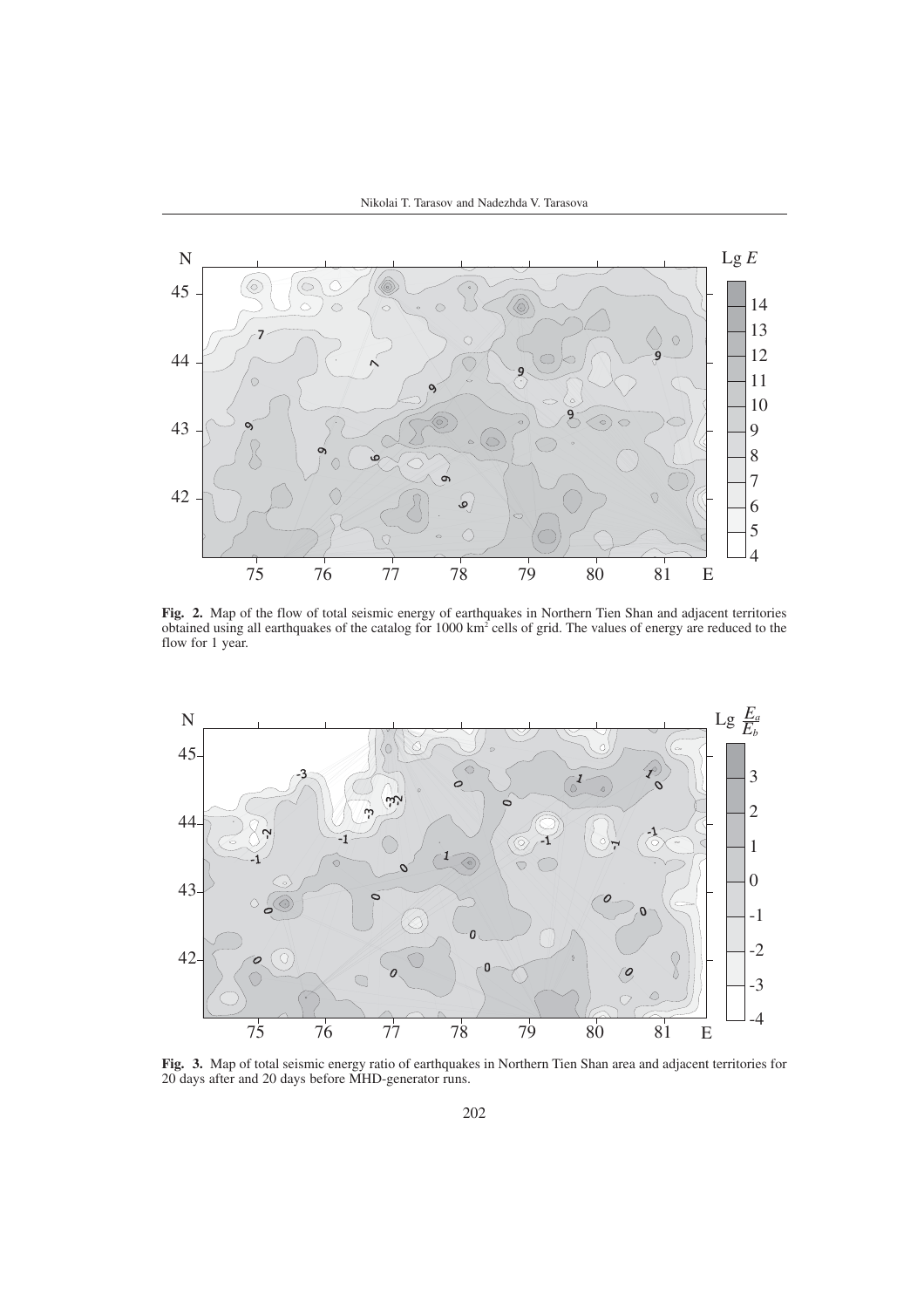On the one hand it can be assumed that this effect results from the extra energy loaded to the Earth by electromagnetic pulses, which is radiated in the form of earthquakes. Another explanation is that sounding pulses initiated the release of energy stored in the crust due to natural geodynamic processes. To test these assumptions, we estimated the total seismic energy released during 20 days before all MHDgenerator start-ups *Eb*, total seismic energy released during the same period after the start-ups  $E_a$ , and the post-start-up increase in total seismic energy release  $E_a - E_b$ . These estimates were based on all earthquakes of the area, on events occurring in the north and south, regardless of their focal depths, and the events from the upper 5 km layer.

An analysis of the obtained values shows that the total earthquake energy released in the area during 20 days after all start-ups was by  $2.03 \cdot 10^{15}$  J greater than the energy released for a period of the same duration before them. Most of the energy release was due to the earthquakes occurring in the upper 5 km layer in the southern part of the area, which belongs to the crystalline rocks of the North Tien Shan. At the same time, the total energy transmitted by MHD-generator to the radiating dipole for all start-ups was 1.1⋅109 J, *i.e.* six orders of magnitude smaller. Consequently, the high energy electromagnetic pulses radiated by the MHDgenerator initiated the release of the energy that had been stored in the crust due to other sources.

The mean energy of initiated earthquakes per one start-up was  $2.2 \cdot 10^{13}$  J. Tarasov (1997) investigated the initiating effect of MHD-generator pulses on the seismicity of the Garm area in Tajikistan and concluded that the average increase in total energy release through local seismicity was 1.1⋅10<sup>12</sup> J per start-up. However it should be kept in mind that Garm site has an area much smaller than our area under study. When the estimates of energy were divided by the values of respective areas, the extra seismic energy release was 7.3⋅107 J/km2 per start-up in the Bishkek site and 6.6**.** 107 J/km2 per start-up in the Garm site. These similar values indicate approximately similar responses of the Earth to electromagnetic pulses in different areas.

Figure 2 presents the map of the flow of total seismic energy of earthquakes of North Tien Shan and area of adjacent territories. The density of seismic energy flow is seen to vary widely over the area. There are several zones of high energy flow in the middle and south, while energy flow density in the northwest is significantly lower.

Figure 3 shows the spatial variations in the changes of total seismic energy after MHDgenerator start-ups. The map demonstrates that seismic energy release increasing takes place within a number relatively small zones located predominantly in southern and central parts of the observation area. One can see some correlation of maps in figs. 2 and 3. However, these maps are not identical. Therefore, electromagnetic effects cause the increase in seismic energy release mainly in most active zones. Nevertheless a triggering effect is determined not only by a level of seismic activity, but also by other phenomena.

Using this map, it is difficult to recognize any regular dependence of efficiency of trigger effects of electromagnetic pulses on the distance to location of the MHD-generator (42.69°N, 74.68°E). For detailed analysis, we calculated average  $E_a/E_b$  as function of the distance from location of the MHD-generator to epicenters of earthquakes, irrespective of azimuths. Using all MHD-generator runs, the summary seismic energy of earthquakes which occurred 20 days before  $(E_b)$  and 20 days after (*Ea*) electrical soundings were calculated for ring bands bounded by radii  $R$  and  $R + 50$  km with the center in the site of location of the MHD-generator.  $E<sub>b</sub>$  and  $E<sub>a</sub>$  were computed in the distance range from 0 up to 600 km with 50 km step.

Shown in fig. 4, the dependence of  $E_b$  on the distance to MHD-generator represents a natural change of the flow of seismic energy in the observational region. Similar dependence of *Ea* shows summary effect of natural changes and trigged seismicity. Note, relatively low level of  $E<sub>b</sub>$  is observed up to distances of  $\sim$  200 km. One can see in the figure that the total seismic energy before MHD-generator runs was higher than after them for distances  $R < 110$  km. Then, the interval where  $E_a$  is greater than  $E_b$  is observed.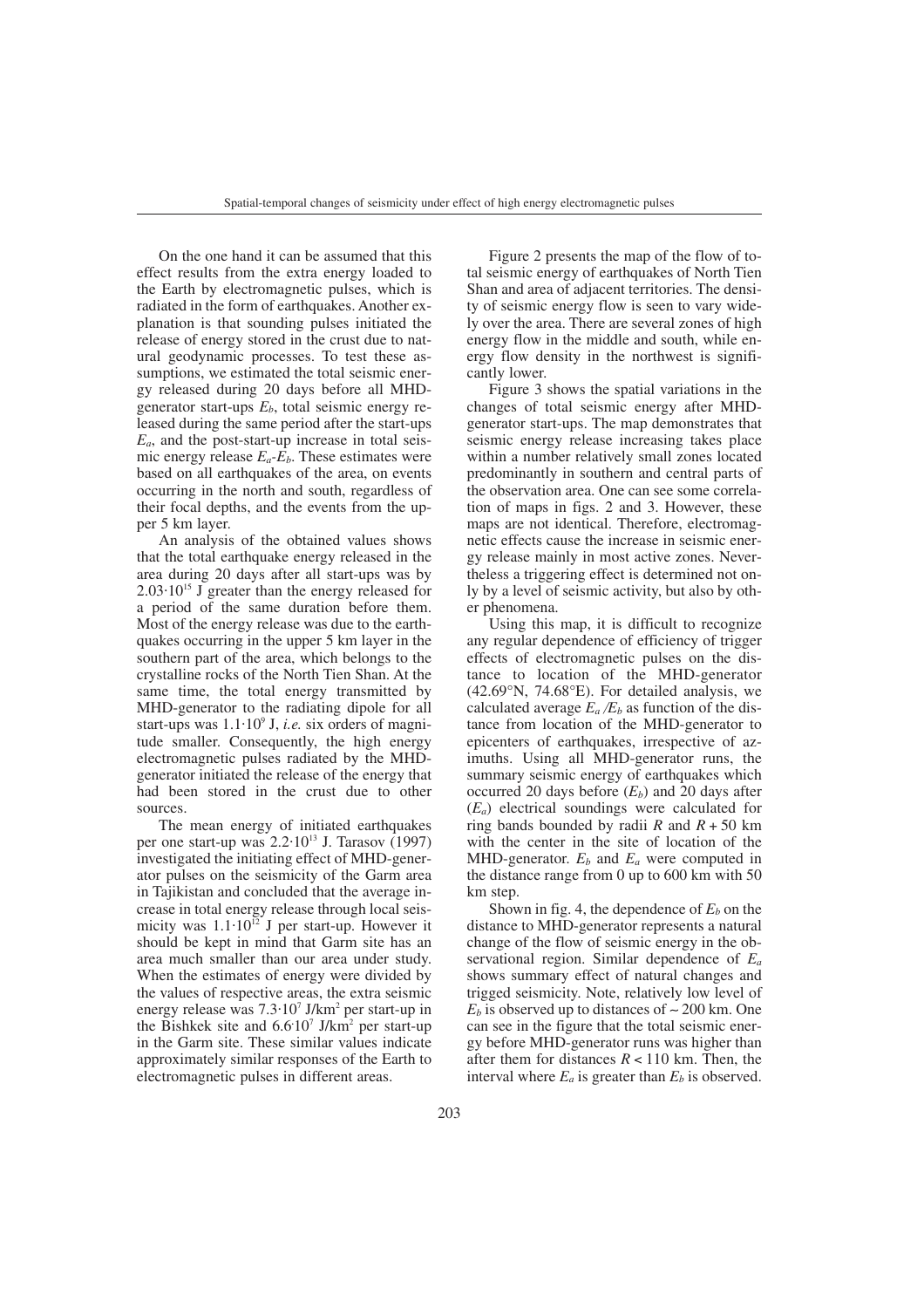

**Fig. 4.** The total seismic energy of earthquakes of the North Tien Shan and adjacent areas occurring before *Eb* (dashed line) and after *Ea* (solid line) 114 MHD-generator start-ups as a function of the distance to location of the MHD-generator on Bishkek test-site. The values *Ea* and *Eb* are plotted on a logarithmic scale.



**Fig. 5**. The ratio *Ea* /*Eb* of the total seismic energy of earthquakes of the North Tien Shan and adjacent areas occurring after and before 114 MHD-generator start-ups as a function of the distance to location of the MHDgenerator on Bishkek test-site. The values  $E_a/E_b$  are plotted on a logarithmic scale.

Further, the position of curves relative to one another changes, and so on.

More clearly it is possible to see in fig. 5 where the dependence of  $Lg(E_a/E_b)$  being the ratio of the total seismic energy of earthquakes after and before MHD-generator start-ups on the distance is presented. The values Lg  $(\hat{E}_a / E_b)$ change the sign periodically through every 80- 110 km. Hence, bands where the electrical effects increases the flow of seismic energy and bands where the electrical effects diminishes the seismic flow, alternate periodically with increasing the distance to the MHD-generator.

It is interesting that  $Lg(E_a/E_b) < 0$  at the short distance (less than 100 km). Therefore, the electromagnetic pulses diminish seismic activity inside near the field area of the electrical dipole. At distances of 110-220 km, the seismici-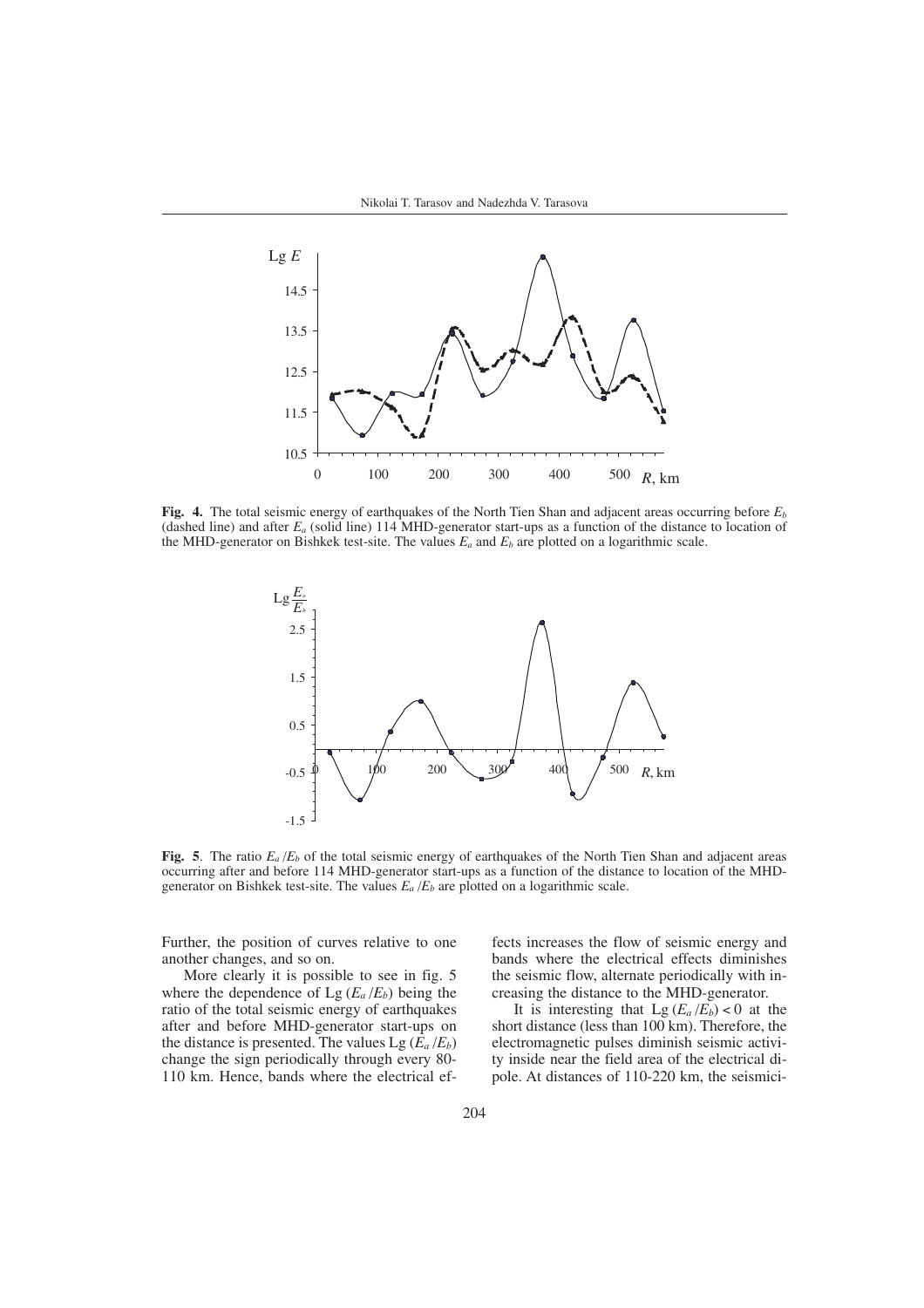

**Fig. 6.** Spatial-temporal correlation of density of earthquakes of the North Tien Shan and adjacent areas as function of time. The vertical axis indicates the values of a correlation function  $r_k$ ; the horizontal axis indicates time in years. The vertical points are time of beginning and termination of a series of MHD-generator start-ups on the Bishkek test-site.

ty increases after MHD-generator start-ups, further, the curve goes to the negative domain again, etc. As a whole, the sign-variable dependence is observed, whose amplitudes increase up to a distance of 375 km to electrical dipole of the MHD-generator and, then, the amplitudes begin to decrease. It is important to note that the amplitudes of positive half-periods of the dependence are higher than the amplitudes of negative half-periods. This confirms that the effect of the electromagnetic pulses causes substantial growth of seismic energy of the region in the whole.

For a quantitative estimation of variations of a spatial distribution of the earthquakes over time, the spatial correlation  $(r_k)$  of earthquakes density for each two contiguous years as function of the time from 1975 to 1995 year was calculated using the technique discussed in the first part of the paper. This function is presented in fig. 6. First of all, it is interesting that for the period of 1975- 1983 the periodic changes of the function are clearly observed. For this time interval, value  $r_k$ has rather low values. The correlation regularly varies from 0.1 to 0.45 with a period of 5-6 years. It shows that there are periods of «fast» changes in spatial distribution of seismicity, which are replaced by periods of its relative stability every other 2.5-3 years and *vice versa*.

One can clearly see in fig. 6 that the function abruptly changes the shape since 1983. The 5-6 year periods of variations in correlation are changed by periods of 3 year duration. At the same time, a significant increase in correlation factors  $r_k$  up to 0.3-0.9 is observed. Thus, the spatial distribution of earthquakes becomes more stable after 1983. As the time of change in frequency of periodicity and in increase in values  $r_k$  coincides with the beginning of experiments with MHD-generator, it is possible to assume that the action of electromagnetic pulses causes an increase in stability of spatial distribution of seismicity over time and simultaneously speeds up cycles of its transformations, which develop on stabilization background.

Interestingly, the variation of values of fractal dimension shows that the earthquakes temporal distribution becomes more random for time period of experiments with the MHD-generator (from 1983 to 1990) (Chelidze *et al.*, 2002).

Figure 7 shows a similar dependence based on the selection of earthquakes occurring in the upper 5 km layer of the crust. Just at the beginning of observations time interval, the rather high values of a correlation function are observed on the curve. Further, within 6 years from 1977 to 1983, the values of  $r_k$  do not exceed 0.23. At the beginning of experiments with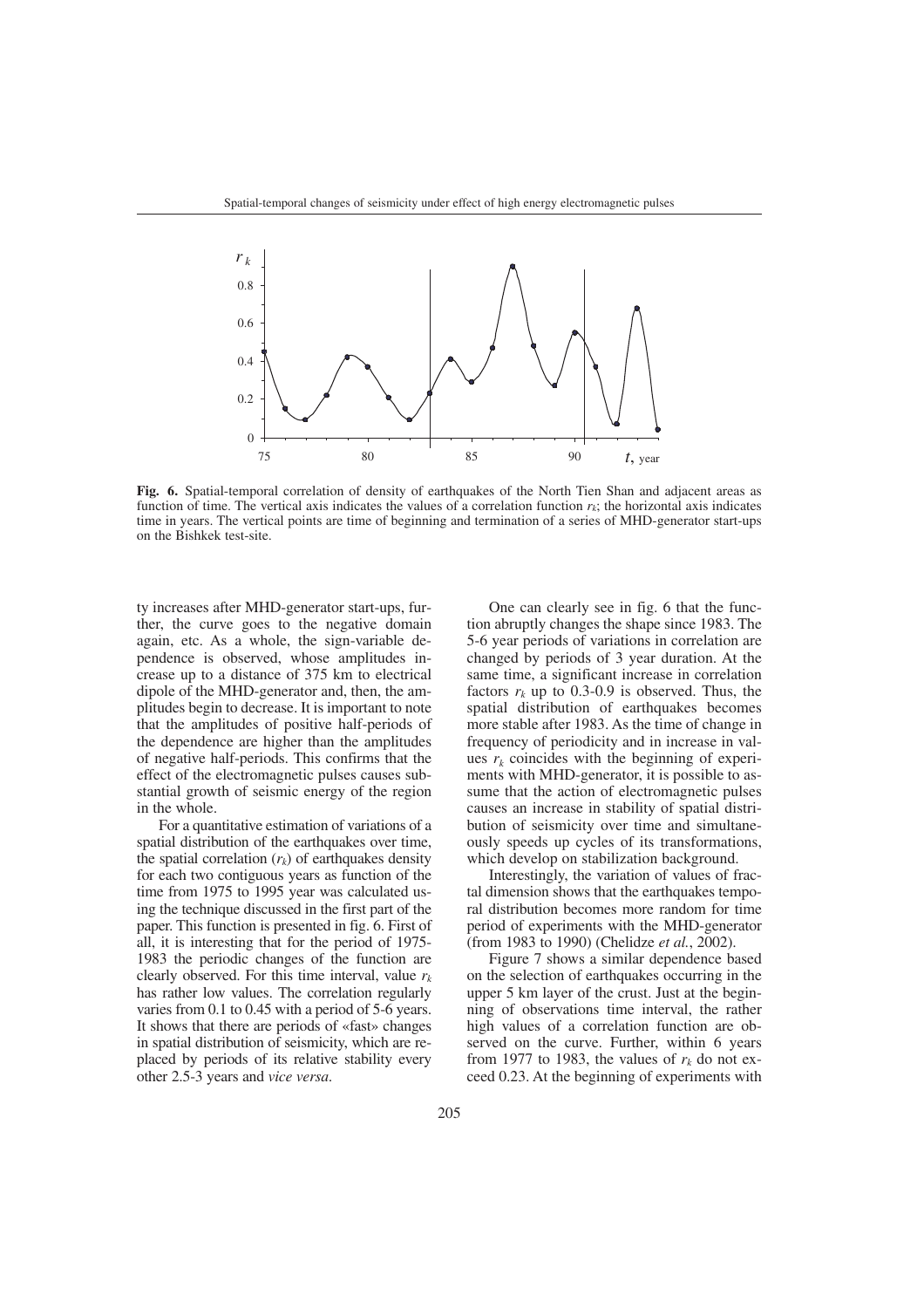

**Fig. 7.** Function of a spatial-temporal correlation of density of earthquakes occurringin the upper 5 km layer of crust of the North Tien Shan and adjacent areas. The vertical axis indicates the values of a correlation function  $r_k$ ; the horizontal axis indicates time in years. The vertical points are the time of beginning and termination of a series of MHD-generator start-ups on the Bishkek test-site.

the MHD-generator, the level of spatial-temporal correlation sharply increases. Thus, in 1983,  $r_k$  reaches 0.35, and, further, the values oscillate within the range 0.42-0.97. The 3-4 year periodicity is observed for this time again. These results confirm that the most appreciable changes in spatial-temporal structure of seismicity after the beginning of experiments with a MHD-generator are observed in the upper 5 km layer.

Previously, we showed that the most intensive increase in total seismic energy of earthquakes after MHD-generator start-ups was observed at the same depths not only in the North Tien Shan, but also in the Garm region of Tadjikistan (Tarasov, 1997; Tarasov *et al.*, 1999). Because the initiating action was most effective in the depth range 0-5 km which is the hydrostatic zone of the crust containing free water that fills cracks, pores and cavities, it was concluded that fluids are largely responsible for the initiation of seismicity by electromagnetic pulses. The presence of fluids in rocks gives rise to the seismoelectric and electroseismic effects.

To test this assumption, we studied the changes in efficiency of the earthquakes triggering by electromagnetic pulses depending on a level of atmospheric precipitates. First, the values  $E_a/E_b$  obtained on each of 114 start-ups were compared to an average level of precipitates before each of them. To average the precipitate level before the start-ups, the time windows of different duration from 1 to 20 day were applied. However, a significant correlation between the flow of seismic energy and level of precipitates was not found.

Comparison of long-period changes of  $E_a/E_b$  with average annual level of precipitates was more successful. To do this, the values of average annual level of precipitates were calculated for each year of experiments. For the same period, we computed the ratios  $E_a/E_b$  of total seismic energy of the earthquakes which occurred in layer 0-5 km after and before the MHD-generator start-ups within each year. As the intervals between start-ups varied for different years, the time windows for  $E_a/E_b$  calculation were limited by 5 days. Tarasov *et al.* (1999) have shown that it reduces the noise level which arises because of partial superposition of time windows of different start-ups when they are executed too often.

Figure 8 represents the variations  $E_a/E_b$  depending on time for 1983-1990 years. The changes in the annual level of atmospheric precipitation in Bishkek are shown for the same period in the fig. 9. One can see that these curves are correlated. The correlation factor in this case was equal to 0.845, though this esti-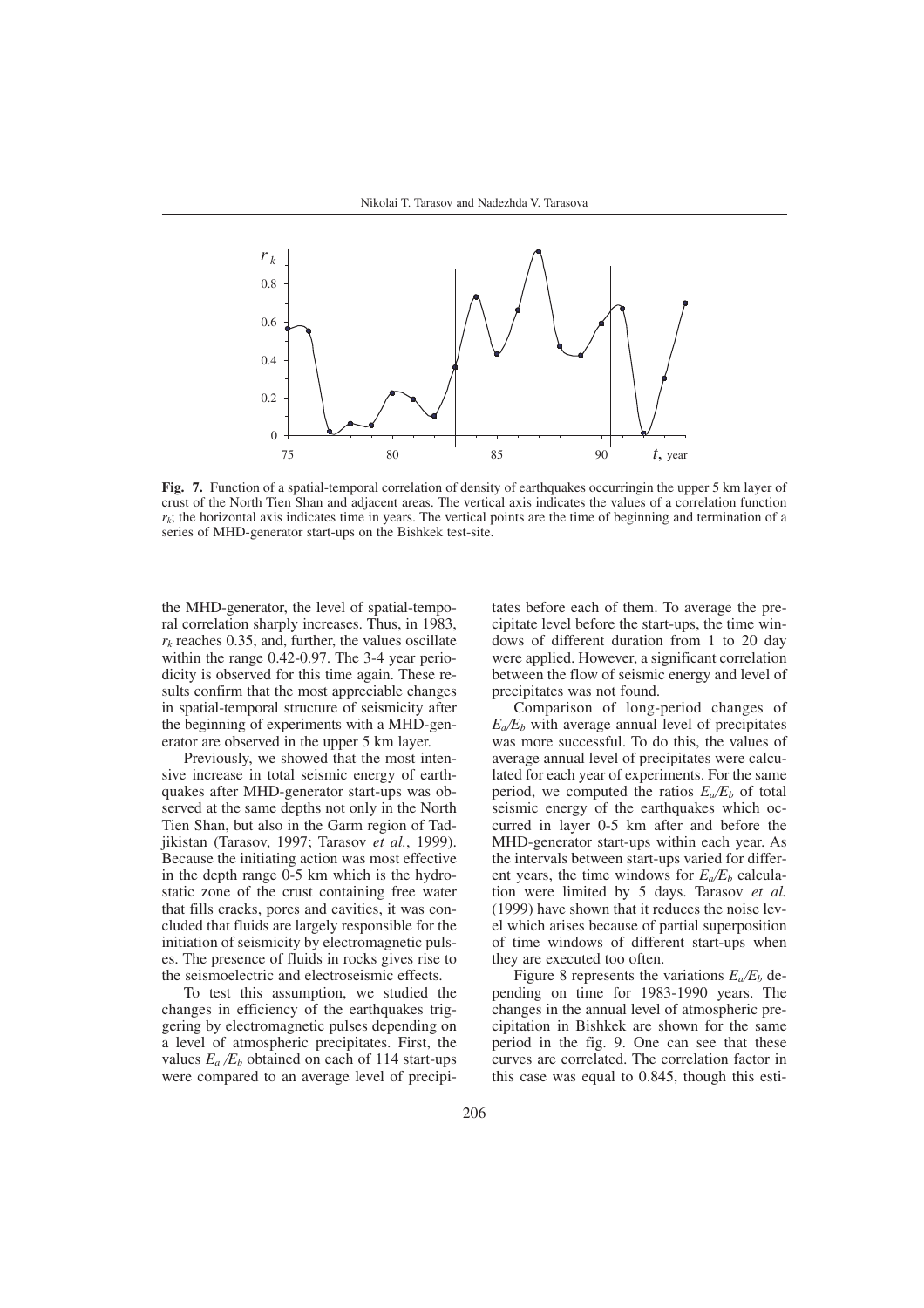

**Fig. 8.** Average annual values of  $E_a/E_b$  being the ratio of total seismic energy of earthquakes of the North Tien Shan occurring 5 days after and 5 days before MHD-generator start-ups in the upper 5 km layer as a function of time. The values  $E_a/E_b$  are plotted on a logarithmic scale.



**Fig. 9.** Averaged annual level of atmospheric precipitation in Bishkek as a function of the time.

mation should be assumed as preliminary, because we have only very small statistics.

More clearly it could be seen in fig. 10 where points represents the ratio of total seismic energy after and before all MHD-generator start-ups for each of 8 years as a function of the annual level of precipitates for the related year. The fitted line obtained by the mean square method is also given. It is possible to see the values  $E_a/E_b$  increase depending on the level of precipitates. These results confirm the assumption that fluid is largely responsible for initiation of earthquakes by electromagnetic pulses.

The dependence of efficiency of earthquakes triggering by electromagnetic pulses at a hypocenter depth shows that this can depend on pulse duration, as this parameter determines the thickness of the skin layer. Figure 11 represents  $E_a/E_b$ as a function of sounding pulse duration. To calculate the diagram, all start-ups of the MHD-generator were divided into a number of subsequences with respect to pulse duration. The total seismic energy of the earthquakes that occurred before and after pulses of some duration was evaluated using all start-ups of MHD-generator included in the relevant subsequence.

In the figure we do not observe any regular increase or decrease in efficiency of electromagnetic effects with the pulse duration. One can see that the dependence has sign-variable character. The shortest (less than 1.5 s) and longest (more than 12 s) pulses cause a decrease in total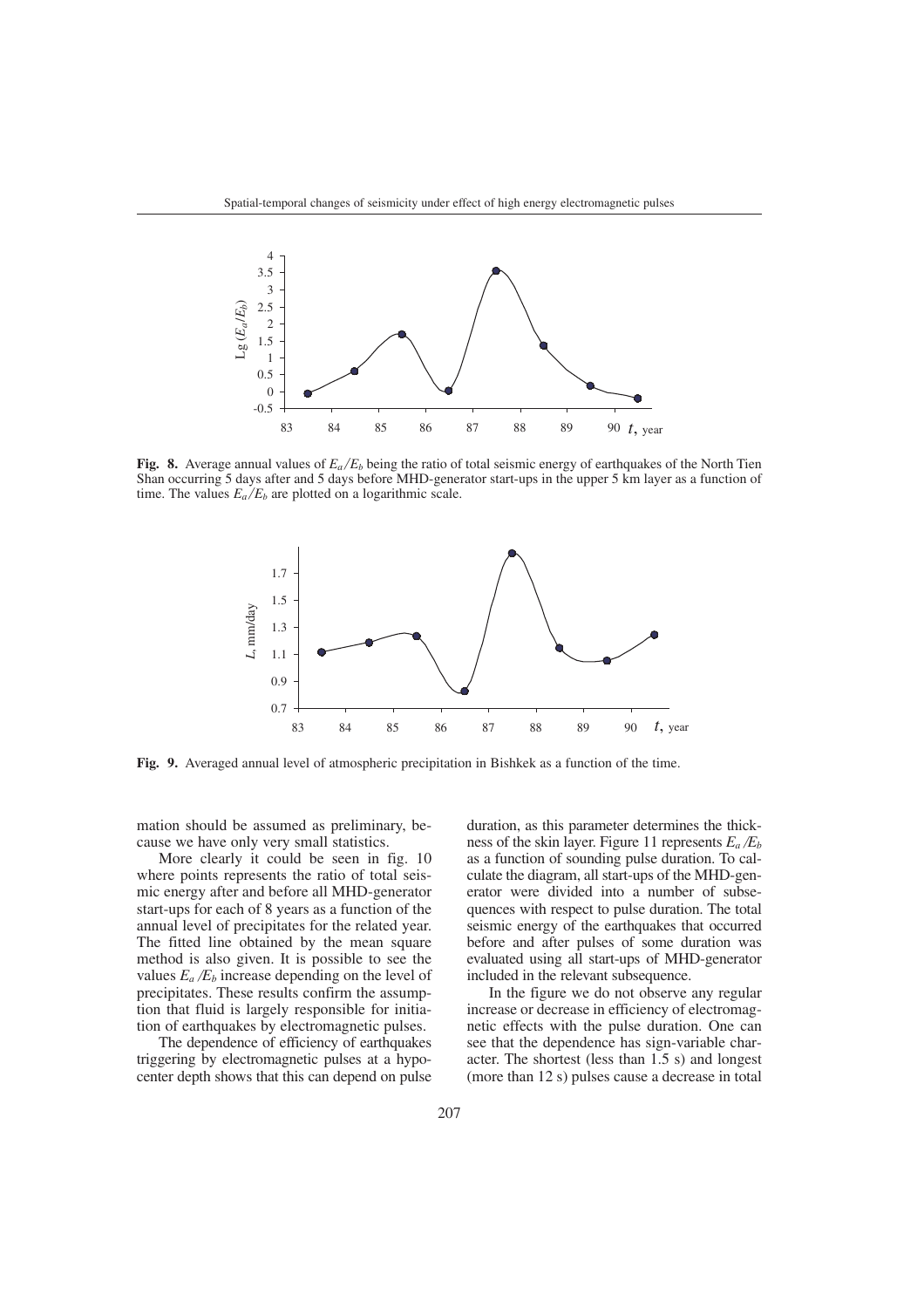

**Fig. 10.** Averaged annual values of  $E_a/E_b$  being the ratio of total seismic energy of earthquakes of the North Tien Shan and adjacent areas occurring 5 days after and 5 days before MHD-generator start-ups in the upper 5 km layer plotted as function of average annual level of atmospheric precipitation *L* in Bishkek site (dots) and fitted line. The values  $E_a/E_b$  are plotted on a logarithmic scale.



**Fig. 11.** Ratio  $E_a/E_b$  of total seismic energy of earthquakes of the North Tien Shan and adjacent areas occurring after and before MHD-generator start-ups as a function of the electromagnetic pulses duration. The values  $E_a/E_b$  are plotted on a logarithmic scale.

seismic energy of earthquakes. The 6.75-9.1 s duration pulses cause a similar effect. The high efficiency is observed for pulses of duration ∼ 2 s, 3.5-6.7 s and 9.4-11.8 s. The sign-variable character of the curve suggest that layers where the electrical effects increases the flow of seismic energy and layers where the electrical impact decreases them alternate with depth.

## **3. Discussion**

Changes in seismicity could be connected with the influence of some external factors. It is shown for the Central Asian region (Nikolaev and Vereshagina, 1991a,b; Tarasov and Tarasova, 1995) that  $m_b > 5$  earthquakes and underground nuclear explosions significantly influ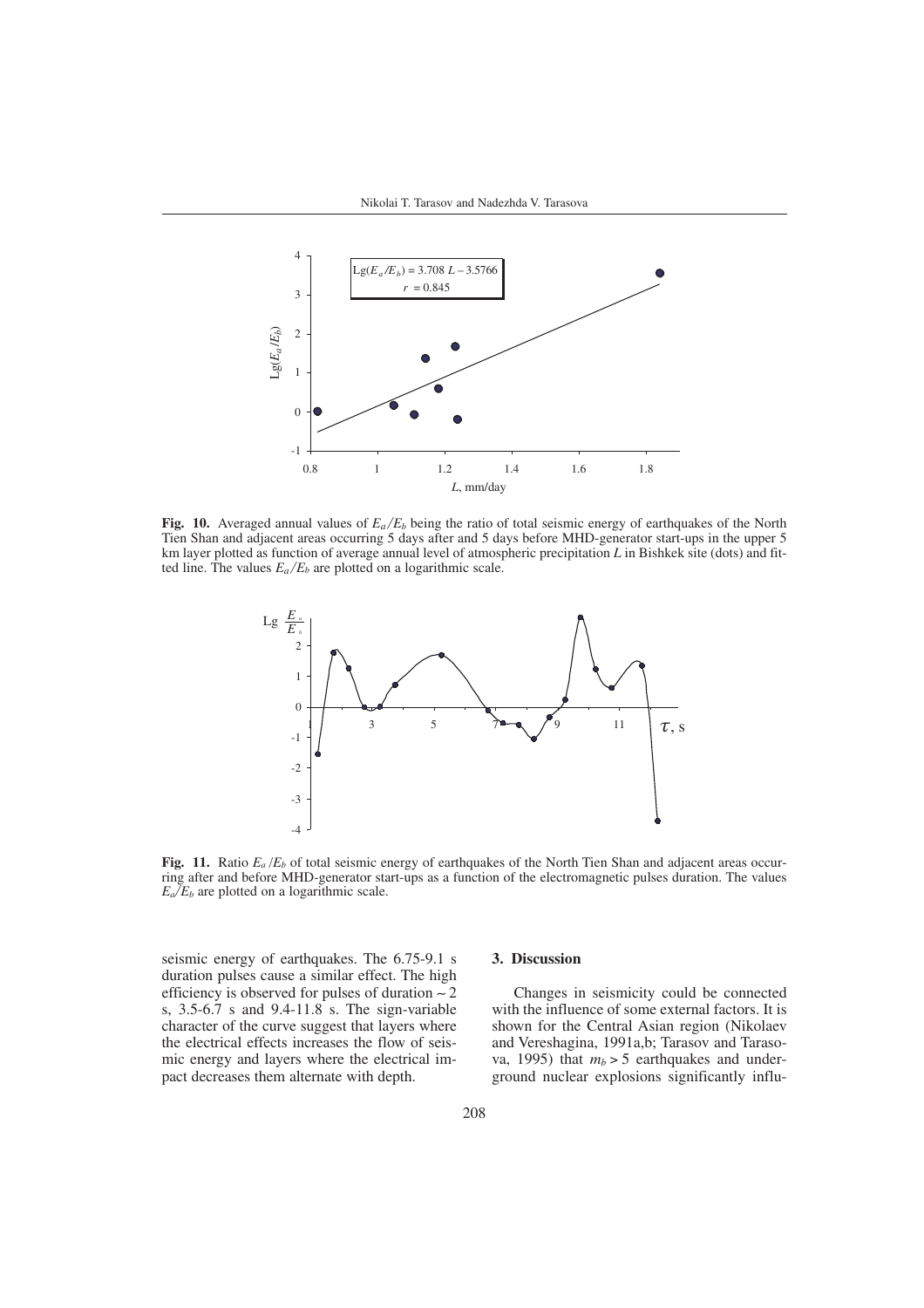ence seismicity at a distance up to 1500 km. The influence of geomagnetic storms on seismicity of the observation area is shown in (Tarasov and Tarasova, 2002; Sobolev and Ponomarev, 2003). Thus, activation of remote earthquakes, nuclear tests or increasing geomagnetic activity before MHD-generator startups could be the reason for the observed increasing in seismicity.

In order to check this assumption, the selection of  $m_b > 5$  earthquakes, which occurred within the time window  $\pm 30$  days about the time of each of 114 MHD-generator runs at distances up to 1500 km from the center the region was made from the World Earthquake Catalogue of ISC. As in a previous study, obtained selection was used to find  $N_t$ , which is the total daily number of remote earthquakes before and after all 114 MHD-generator start-ups (fig. 12a). Estimations of the average background level and 99% confidence interval were made for all earthquakes with  $m_b > 5$ , which occurred from 1983 to 1990 within the distance range of 1500 km. In the same way we obtained daily numbers of underground nuclear explosions (fig. 12b). For analysis of geomagnetic activity we drew up the curves of changes in average daily values of  $D_{st}$  index (fig. 12c) and  $K_p$  index (fig. 12d), which were averaged for all of 114 time windows. Figure 12a-d shows that before MHD-generator start-ups  $(t < 0)$  there is no anomalous increase in the number of remote earthquakes or nuclear explosions, as well as anomalous changes of geomagnetic activity. Therefore the observed effect is not connected with the influence of these factors.

Some articles, for example (Oike and Yamada, 1994), detected a correlation between shallow seismicity and atmospheric thunderstorm activity. Unfortunately we have no information on thunderstorms in the region. In order to estimate this factor all MHD-generator runs were divided into two groups according to seasons: from March to August and from September to February. In the observation area, the first period is characterized by high thunderstorm activity, in the second period there are no thunderstorms. However, a significant increase in seismic activity after MHD-generator startups was observed for both groups. It means

that the effect is not connected with thunderstorm activity.

One more reason for activation of seismicity could be the mechanical impact of the MHD-generator on the ground surface. Unfortunately it was impossible to check this hypothesis in this region. However, such estima-



**Fig. 12a-d.** Daily number of  $m_b > 5$  remote earthquakes (up to 1500 km) in the area (a) of the Northern Tien Shan and adjacent territories, b) of semipalatinsk underground nuclear explosions, averaged (c)  $D_{st}$  and (d)  $\bar{K}_p$  geomagnetic indices before ( $t < 0$ ) and after  $(t > 0)$  114 MHD-generator runs on the Bishkek test site plotted against time (in days). The dashed lines indicate a mean background level and 99% confidence interval.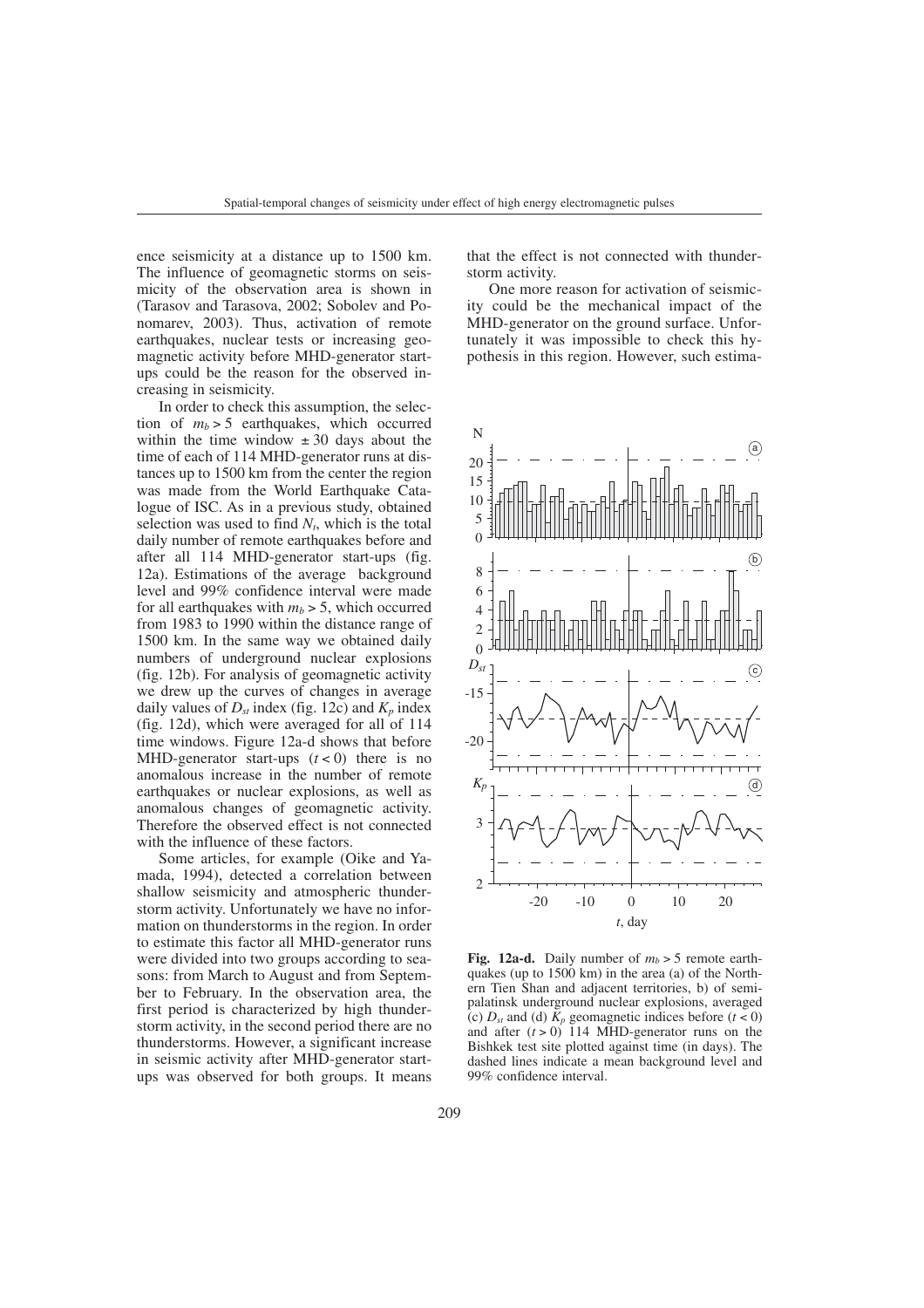tion has been made for analogous experiments in Garm region of Tadjikistan (Tarasov, 1997). Along with the deep electrical sounding seismic soundings of the crust were executed by explosions of 400 kg of explosive (Gamburtsev *et al.*, 1983) (within the period from 1979 to 1984 there were executed 276 explosions).

Figure 13a,b show changes in the daily number of earthquakes before and after MHDgenerator start-ups in Garm region (from Tarasov, 1997), and fig. 13c shows changes of *Nt* before and after explosions in the same area. It is clearly seen that the flow of seismic events grows after the MHD-generator startups. However, unlike nuclear explosions, rela-



**Fig. 13a-c.** Daily number of earthquakes in the Garm region of Tadjikistan before  $(t < 0)$  and after  $(t > 0)$ 34 MHD-generator runs on the Garm test site plotted against time for the entire area (a) and for upper 5 km layer of the Tadjik Depression (b), daily number of earthquakes in the same area of Tadjikistan before  $(t < 0)$  and after  $(t > 0)$  276 local chemical explosions of 400 kg explosive (c). The dashed lines indicate a mean background level (lower lines) and 99% confidence interval (upper lines).

tively weak chemical explosions do not cause noticeable changes in seismicity. While their impact on the ground surface is much stronger than the mechanical impact of the MHD-generator, it is possible to conclude that the observed effect is caused by its electromagnetic, but not mechanical impact.

It is interesting that in Garm region after electromagnetic impacts the most long-standing activation of seismicity was observed (fig. 13a-c), beginnning 6 days after experiments, but not after 2 days as in fig. 1a-d. Such delay of activation after the time of impact shows that electromagnetic pulses initiate some process, which causes an increase in seismicity, and the time of its development depends on rock properties. A similar dependence was observed in Garm region after remote nuclear explosions (Tarasov and Tarasova, 1995).

It is possible that rock properties determine not only the time of delay, but influence the efficiency of effect. It was shown above that in Paleozoic structures of the southern part of the region a strong activization arises after MHDgenerator runs, while in Mesozoic and Cenozoic structures of its northern part there is practically no increase in seismicity. This fact could have the another explanation. In connection with the geoelectric cross-sections of the observation area presented in Volykhin *et al.* (1993), it is possible to assume the existence of a high conductive layer, which plunges from the MHD-generator site to the south and is a kind of channel which directs most of the pulse energy in that direction.

However, the efficiency of the initiating effect of electromagnetic pulses is influenced by other, more complicated factors too. Periodic changes in  $E_a/E_b$  with an increased distance from the MHD-generator, shown in fig. 5, could be connected with the block structure of the crust. Estimations of prevailing dimensions of the crust blocks for Tien Shan give 70 and 140 km (Sadovsky and Pisarenko, 1989), which is close enough to periods of change in  $E_a/E_b$  in fig. 5. The other explanation of such periodicity could be in the long scale anticorrelation of rock properties (Sahimi *et al.*, 1993).

At this stage, the physical mechanism of the process of initiation of seismicity by electro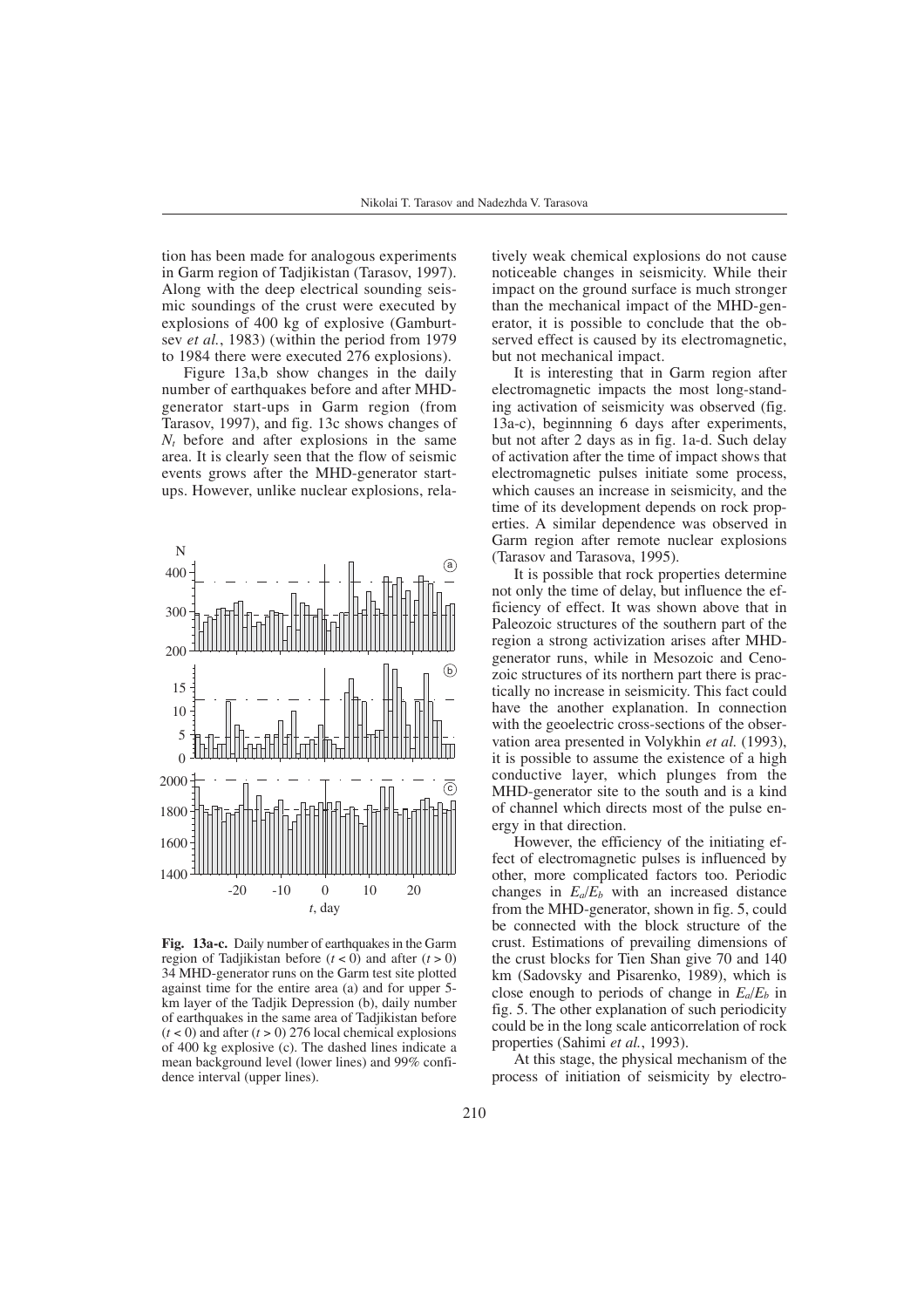magnetic pulses is not clear. Now it is difficult to explain with confidence the observed spatialtemporal characteristics of this effect. However, observed phenomena show new properties of triggered seismicity and could be useful for investigation of a process of earthquake initiation.

## **4. Conclusions**

It has been shown that 2-6 days after effect of high energy electromagnetic pulses emitted by the MHD-generator there is activation of relatively small earthquakes in the region under study. The total seismic energy of initiated earthquakes is six orders higher than the energy transmitted by the MHD-generator to the radiating dipole.

Efficiency of the initiating effect of electromagnetic pulses depends on the natural level of seismic activity over the region, electromechanical characteristics of rocks, depth and distance to dipole.

A 5-6 years periodicity of spatial-temporal correlation of earthquake density was detected indicating the existence of periods of indicating the existence of periods of «fast» changes in spatial distribution of seismicity over time, which alternate every 2.5-3 years by periods of relative stabilization. It is shown that the effect of electromagnetic pulses increases the stability of spatial distribution of seismicity over time and simultaneously speeds up cycles of its transformations, which develop on stabilization background.

The results of this study show that the effect of high energy electromagnetic pulses radiated by MHD-generators causes substantial spatial-temporal changes in the seismicity of earthquake source zones and accelerates the release of energy stored in the crust due to the activity of natural tectonic processes, thus, serving as a kind a trigger.

Based on energy balance assumption for the crust, it can be concluded that a man-made increase in part of the seismic energy radiated in the form of flow of relatively small earthquakes leads to an additional release of tectonic stresses, thereby diminishing the likelihood of catastrophic events (or at any rate, reduces the energy of such events).

If such assumption is confirmed, the detected effect could be used to develop a technique of reduction of seismic hazard by artificial discharge of tectonic stress by electromagnetic pulses.

#### **Acknowledgements**

We are grateful to Kostas Eftaxias for useful advice and discussion. This work was supported by INTAS-99-0064 grant.

#### *REFERENCES*

- CHELIDZE, T., V. DE RUBEIS, T. MATCHARASHVILI and P. TOSI (2002): Influence of strong electromagnetic discharges on the dynamics of earthquakes time distribution at the Bishkek test area (Central Asia), in *Proceedings of ESC XXVIII General Assembly*, Genova 2002.
- GAMBURTSEV, A.G., N.G. GAMBURTSEVA, S.P. STARO-DUBROVSKAJA and V.N. FRIDMAN (1983): Recording waves and seismic model of the Earthcrust on the Dushanbinskiy test site, in *Seismic Sounding of Source Zones*, edited by A.V. NIKOLAEV (Nauka, Moscow), 109-122.
- MIKHAILOVA, N.N. (1990): *Catalog of Earthquakes in North Tien Shan and Adjacent Area* (Nauka, Alma-Ata), pp. 224.
- NIKOLAEV, A.V. and G.M. VERESHAGINA (1991a): About triggering of earthquakes by earthquakes, *Dokl. Acad. Nauk SSSR*, **318** (2), 320-324.
- NIKOLAEV, A.V. and G.M. VERESHAGINA (1991b): About triggering of earthquakes by underground nuclear explosions, *Dokl. Acad. Nauk SSSR*, **319** (2), 333-336.
- OIKE, K. and T. YAMADA (1994): Relationship between shallow earthquakes and electromagnetic noises in LF and VLF ranges, in *Electromagnetic Phenomena Related to Earthquake Prediction*, edited by M. HAYAKAWA and Y. FUJINAWA (Terra Scientific Publishing Co., Tokyo), 115-130.
- RAUTIAN, T.G., V.I. KHALTURIN, M.S. ZAKIROV, A.G. ZEMTSOVA, A.P. PROSKURIN, B.G. PUSTOVITENKO, A.N. PUSTOVITENKO*,* L.G. SINELNIKOVA, A.G. FILINA and I.S. SHENGELIA (1981): *Experimental Exploration of Seismic Coda* (Nauka, Moscow), pp. 141.
- SADOVSKY, M.A. and V.F. PISARENKO (1989): Discontinuous hierarchical model of the geophysical medium, in *Multidisciplinary Studies in Terrestrial Physics*, edited by S. NEGMATULAEV and V. FREMD (Nauka, Moscow), 9-26.
- SAHIMI, M., M. ROBERTSON and C. SAMMIS (1993): Fractal distribution of earthquake hypocenters and its relation to fault patterns and percolation, *Phys. Rev. Lett.*, **70**, 2186-2189.
- SOBOLEV, G.A. and A.V. PONOMAREV (2003): *Physics of Earthquakes and Precursors* (Nauka, Moscow), pp. 270.
- TARASOV, N.T. (1997): Crustal seismicity variation under electric action, *Dokl. Acad. Nauk SSSR*, **353** (4), 542-545.
- TARASOV, N.T. and N.V. TARASOVA (1995): Response of